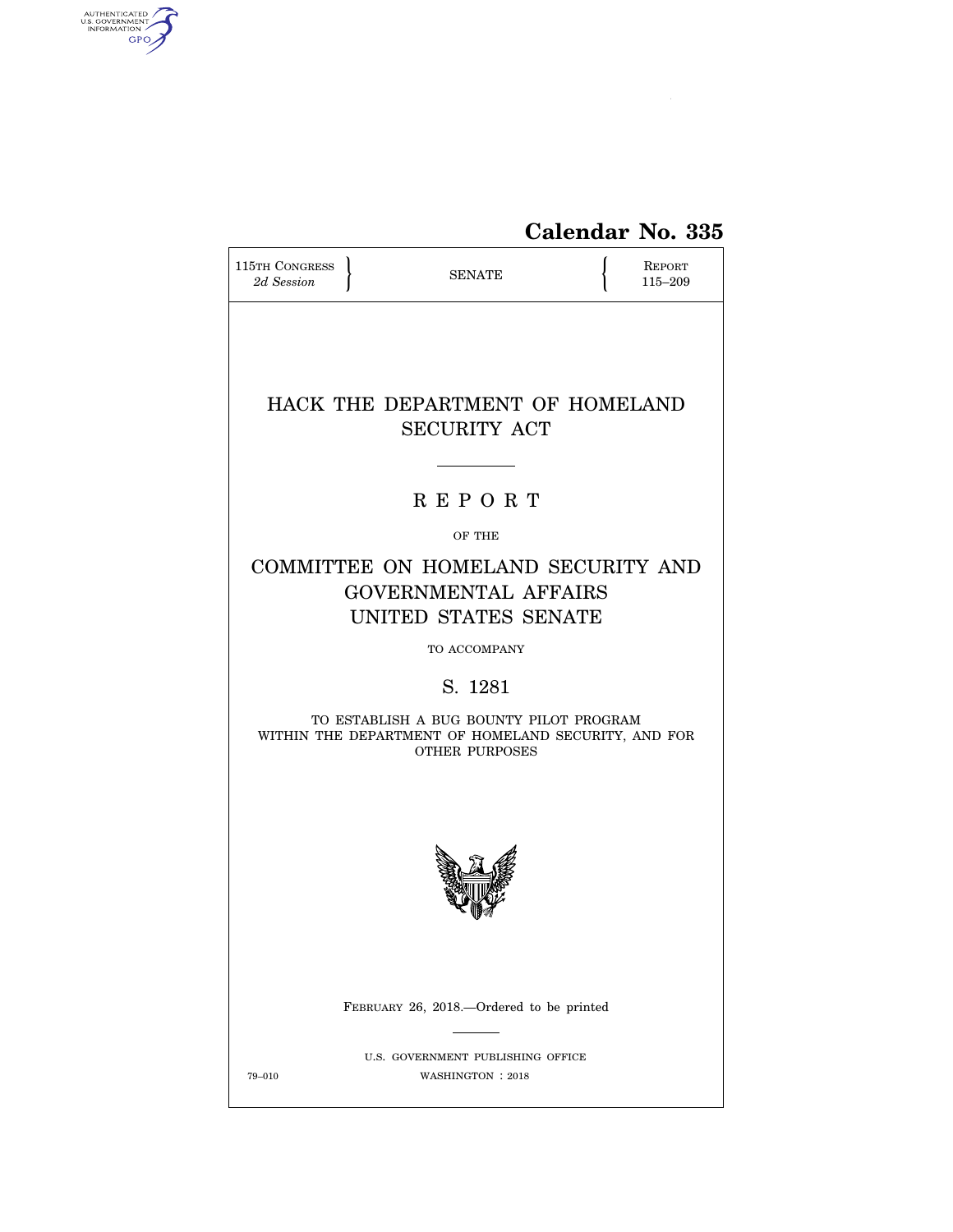## COMMITTEE ON HOMELAND SECURITY AND GOVERNMENTAL AFFAIRS

RON JOHNSON, Wisconsin, *Chairman* 

JOHN MCCAIN, Arizona ROB PORTMAN, Ohio RAND PAUL, Kentucky JAMES LANKFORD, Oklahoma MICHAEL B. ENZI, Wyoming JOHN HOEVEN, North Dakota STEVE DAINES, Montana

CLAIRE MCCASKILL, Missouri THOMAS R. CARPER, Delaware HEIDI HEITKAMP, North Dakota GARY C. PETERS, Michigan MAGGIE HASSAN, New Hampshire KAMALA D. HARRIS, California DOUG JONES, Alabama

CHRISTOPHER R. HIXON, *Staff Director*  GABRIELLE D'ADAMO SINGER, *Chief Counsel*  COLLEEN E. BERNY, *Research Assistant*  MAURICE R. TURNER, *Fellow*  MARGARET E. DAUM, *Minority Staff Director*  STACIA M. CARDILLE, *Minority Chief Counsel*  CHARLES A. MOSKOWITZ, *Minority Senior Legislative Counsel*  JULIE G. KLEIN, *Minority Professional Staff Member*  LAURA W. KILBRIDE, *Chief Clerk*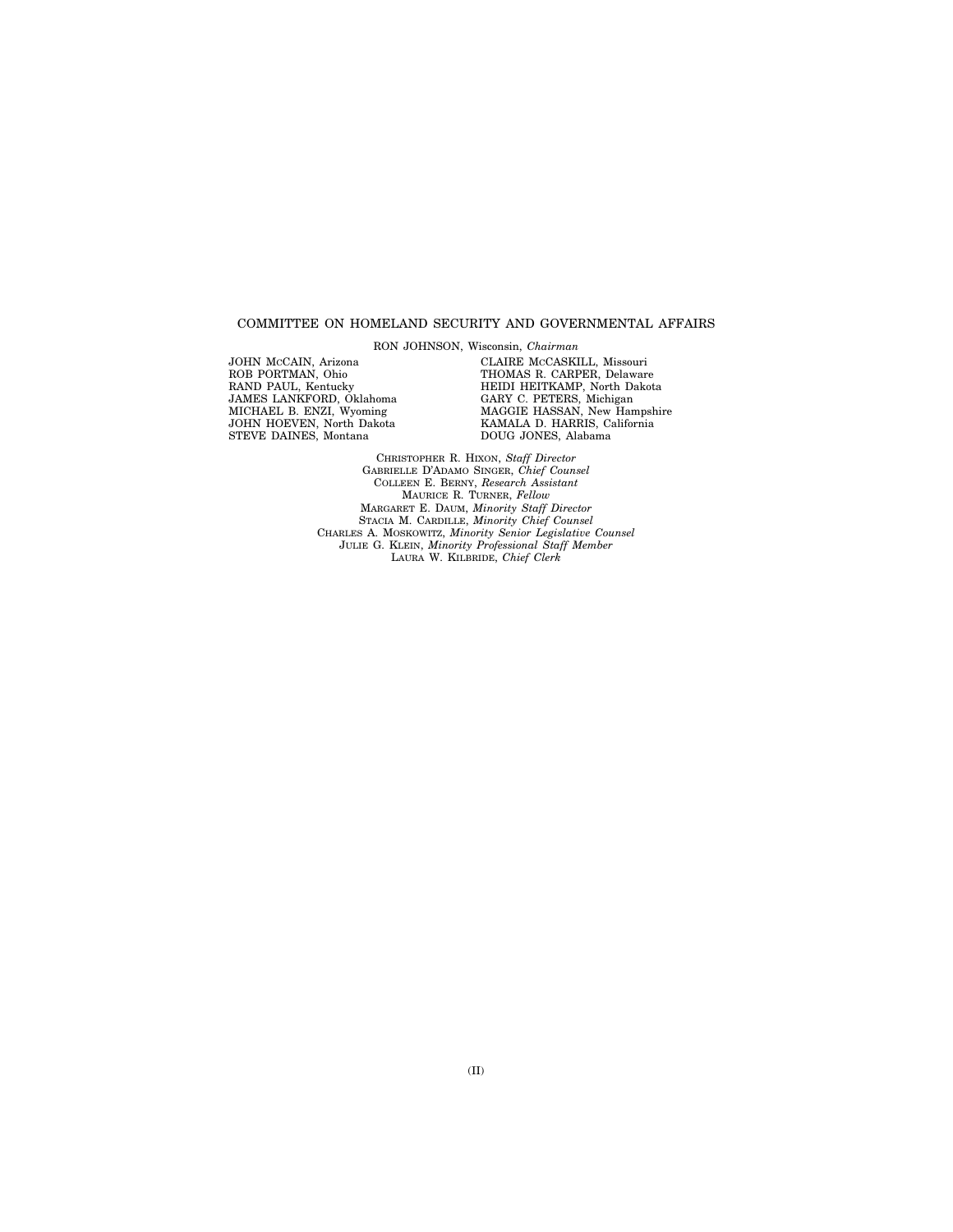# **Calendar No. 335**

| 115TH CONGRESS ) | <b>SENATE</b> | <b>REPORT</b> |
|------------------|---------------|---------------|
| 2d Session       |               | $115 - 209$   |

HACK THE DEPARTMENT OF HOMELAND SECURITY ACT

FEBRUARY 26, 2018.—Ordered to be printed

Mr. JOHNSON, from the Committee on Homeland Security and Governmental Affairs, submitted the following

## R E P O R T

#### [To accompany S. 1281]

[Including cost estimate of the Congressional Budget Office]

The Committee on Homeland Security and Governmental Affairs, to which was referred the bill (S. 1281), to establish a bug bounty pilot program within the Department of Homeland Security, and for other purposes, reports favorably thereon with an amendment and recommends that the bill, as amended, do pass.

## **CONTENTS**

## I. PURPOSE AND SUMMARY

S. 1281, the Hack the Department of Homeland Security Act of 2017, or the Hack DHS Act, directs the Secretary of Homeland Security (Secretary) to establish a bug bounty pilot program at the Department of Homeland Security (DHS or the Department) to enhance the Department's cybersecurity by minimizing vulnerabilities to public-facing information technology.

The bill also requires the Secretary to ensure compensation is awarded to participants for identifying undisclosed vulnerabilities during the pilot program, and to award contracts to manage the pilot program and patch vulnerabilities, among other things. Last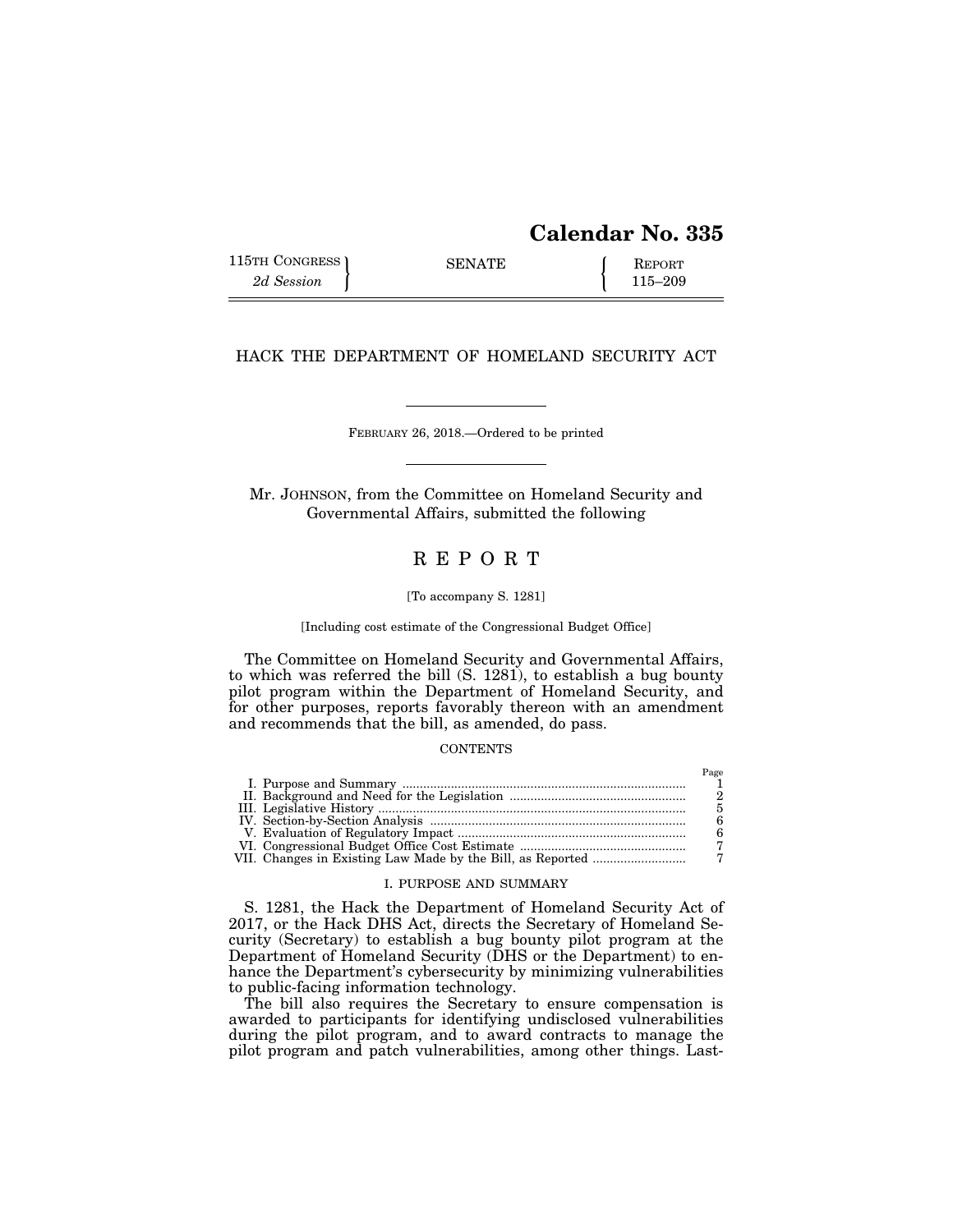ly, the bill requires the Secretary to submit a report to Congress on the pilot program and its findings.

#### II. BACKGROUND AND THE NEED FOR LEGISLATION

In early 2017, then-Secretary John Kelly stated that ''[c]yber threats present a tremendous danger to our American way of life. The consequences of these digital threats are no less significant than threats in the physical world."<sup>1</sup> One report found that, in 2016, just one anti-virus software company blocked over 229,000 web attacks every day.<sup>2</sup> In addition, "[m]ore than three-quarters (76 percent) of scanned websites in 2016 contained vulnerabilities, nine percent of which were deemed critical."<sup>3</sup> Bug bounty programs can identify these types of vulnerabilities before they are exploited, and have proven beneficial in both the public and private sectors.

## *Private sector bug bounty programs*

Although bug bounty programs vary in composition, incentives, and purpose, generally speaking a bug bounty program provides incentives to participants to identify vulnerabilities in an information technology program or system. Individuals, organizations, or companies are incentivized through various forms of payouts or nonmonetary compensation to detect new and valid vulnerabilities on information technology and systems. Some examples of rewards include recognition, cash, and gifts.4 Bug bounty programs have been used by the private sector for over 20 years; however, their use has rapidly increased in recent years.5 According to one company's report tracking bug bounty programs, there have been ''three times more enterprise bug bounty programs launched in the past year than the previous three years combined."<sup>6</sup> In addition, since 2016, the average monetary payout has increased by 53 percent, averaging \$451.7 Between 2016 and 2017, hundreds of private and public bug bounty programs have identified over 52,000 valid vulnerabilities, a high watermark, and critical vulnerabilities identification increased by 25 percent.<sup>8</sup>

Bug bounties have helped the private sector increase security. For example, Microsoft has utilized bug bounty programs since 2013.9 According to Microsoft, ''[t]hese bounty programs help Microsoft harness the collective intelligence and capabilities of security researchers to help protect customers."<sup>10</sup> In 2016, Microsoft

<sup>1</sup>Press Release, Dep't of Homeland Sec., Home and Away: DHS and the Threats to America (Apr. 18, 2017), https://www.dhs.gov/news/2017/04/18/home-and-away-dhs-and-threats-america. Remarks delivered by Secretary Kelly at George Washington University Center for Cyber and Homeland Security. 2Symantec Corp., *Internet Security Threat Report,* 7 (2017), https://www.symantec.com/con-

tent/dam/symantec/docs/reports/istr-22-2017-en.pdf. 3 *Id.* 

 $\overline{\overset{\circ}{\mathcal{A}}}$   $\overline{\overset{\circ}{\mathcal{A}}}$   $\overline{\overset{\circ}{\mathcal{A}}}$ 

<sup>&</sup>lt;sup>5</sup> Bugcrowd, *The Adoption of Bug Bounties in the Financial Services Industry, Bugcrowd Industry Report 1 (2016), https://pages.bugcrowd.com/hubfs/PDFs/Financial-Services-Spot-*

light.pdf?t=1507846659848.<br><sup>6</sup> Bugcrowd, *2017 State of Bug Bounty Report (*2017), https://pages.bugcrowd.com/hubfs/<br>Bugcrowd-2017-State-of-Bug-Bounty-Report.pdf (quoting an excerpt from the Executive Sum- $\frac{\text{mary}}{7}$ *Id.* 

<sup>8</sup> *Id.* 

<sup>9</sup>*Microsoft Bounty Programs,* Microsoft Security TechCenter, https://technet.microsoft.com/en-us/security/dn425036 (last visited Nov. 7, 2017). 10 *Id.*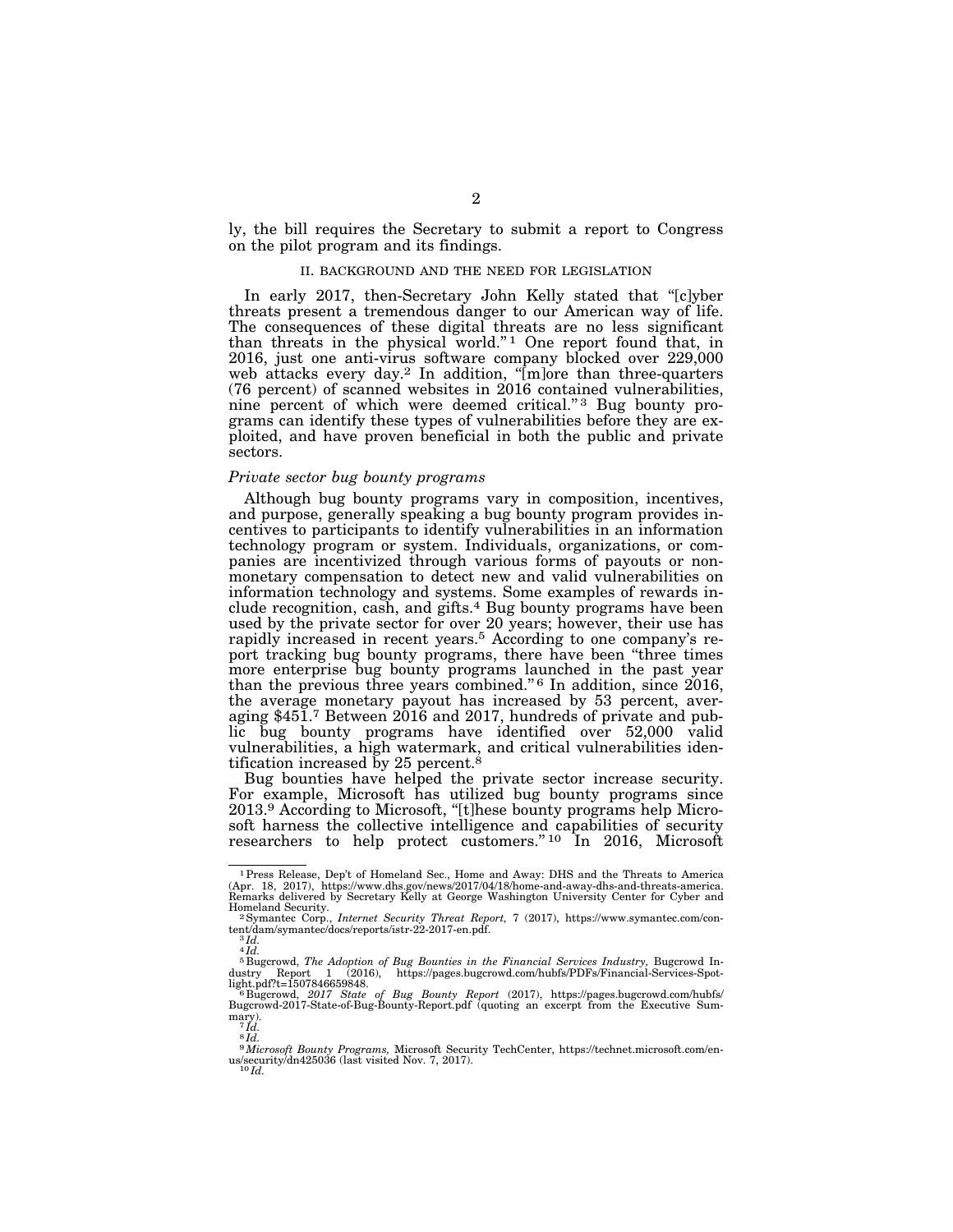launched a bug bounty program for Windows, with monetary awards ranging from \$500 to \$250,000.11 Microsoft currently has nine active bug bounty programs.12

#### *Public sector bug bounty programs*

On March 2, 2016, the Department of Defense (DOD) announced the ''Hack the Pentagon'' initiative, the Federal Government's first bug bounty pilot program.13 The bug bounty program was modeled after private sector programs and intended ''to improve the security and delivery of networks, products, and digital services."<sup>14</sup> The pilot program ran from April 18, 2016, until May 12, 2016, and cost  $$150,000$ <sup>15</sup> During the pilot program, out of more than 1,400 invited participants, 250 submitted vulnerability reports and 138 were deemed "legitimate, unique and eligible for a bounty."<sup>16</sup> On October 20, 2016, the DOD announced a ''Hack the Pentagon'' follow-up initiative.<sup>17</sup>

After the DOD's Hack the Pentagon's success, on November 11, 2016, the Secretary of the Army announced its own ''Hack the Army'' bug bounty program, which targeted the Army's operationally-significant websites.18 The bug bounty program ran from November 30, 2016, to December 21, 2016.<sup>19</sup> Overall, participants submitted 416 reports, with 118 being deemed "unique and actionable."<sup>20</sup> The estimated total amount paid to the hackers that identified vulnerabilities was approximately \$100,000.21

On April 26, 2017, the Air Force announced the ''Hack the Air Force'' bug bounty program.22 The program ran from May 30, 2017, until June 23,  $2017$ , with more than 270 participants.<sup>23</sup> Overall, 207 ''valid vulnerabilities'' were identified, and participants that identified vulnerabilities were collectively awarded more than \$130,000.24

On May 9, 2017, the General Services Administration (GSA) established the first public bug bounty program run at a non-military

<sup>11</sup> Emil Protalinski, *Microsoft Launches Windows Bug Bounty Program with Rewards Ranging from \$500 to \$250,000,* Venture Beat (July 26, 2017), https://venturebeat.com/2017/07/26/micro-

soft-launches-windows-bug-bounty-program-with-rewards-ranging-from-500-to-250000.<br><sup>12</sup> Microsoft Bounty Programs, supra note 9.<br><sup>13</sup> Press Release, Dep't of Defense, Statement by Pentagon Press Secretary Peter Cook on<br>DoD'

peter-cook-on-dods-hack-the-pentagon-cybe.<br><sup>14</sup>Id.<br><sup>15</sup>Lisa Ferdinando, *Carter Announces 'Hack the Pentagon' Program Results*, Dep't of Defense<br>(June 17, 2016), https://www.defense.gov/News/Article/Article/802828/carter-a pentagon-program-results.<br><sup>16</sup>*Id.* <sup>17</sup>Shannon Collins, *DOD Announces 'Hack the Pentagon' Follow-Up Initiative*, Dep't of De-

fense (Oct. 20, 2016), https://www.defense.gov/News/Article/Article/981160/dod-announces-hack-<br>the-pentagon-follow-up-initiative.<br>- <sup>18</sup>Maj. Christopher Ophardt, *Army Secretary Issues Challenge with 'Hack the Army' Progra* 

U.S. Army (Nov. 21, 2016), https://www.army.mil/article/178473/<br>army\_secretary\_issues\_challenge\_with\_hack\_the\_army\_program.<br><sup>19</sup> Hack the Army Results Are In, HackerOne (Jan. 19, 2017), https://www.hackerone.com/blog/

Hack-The-Army-Results-Are-In.<br>
<sup>201</sup>*d.*<br>
<sup>22</sup> Press Release, Dep't of Defense, Air Force Issues Challenge to "Hack the Air Force" (Apr.<br>
<sup>22</sup> Press Release, Dep't of Defense, Air Force Issues Challenge to "Hack the Air F

www.af.mil/News/Article-Display/Article/1274518/hack-the-air-force-results-released. 24 *Id.*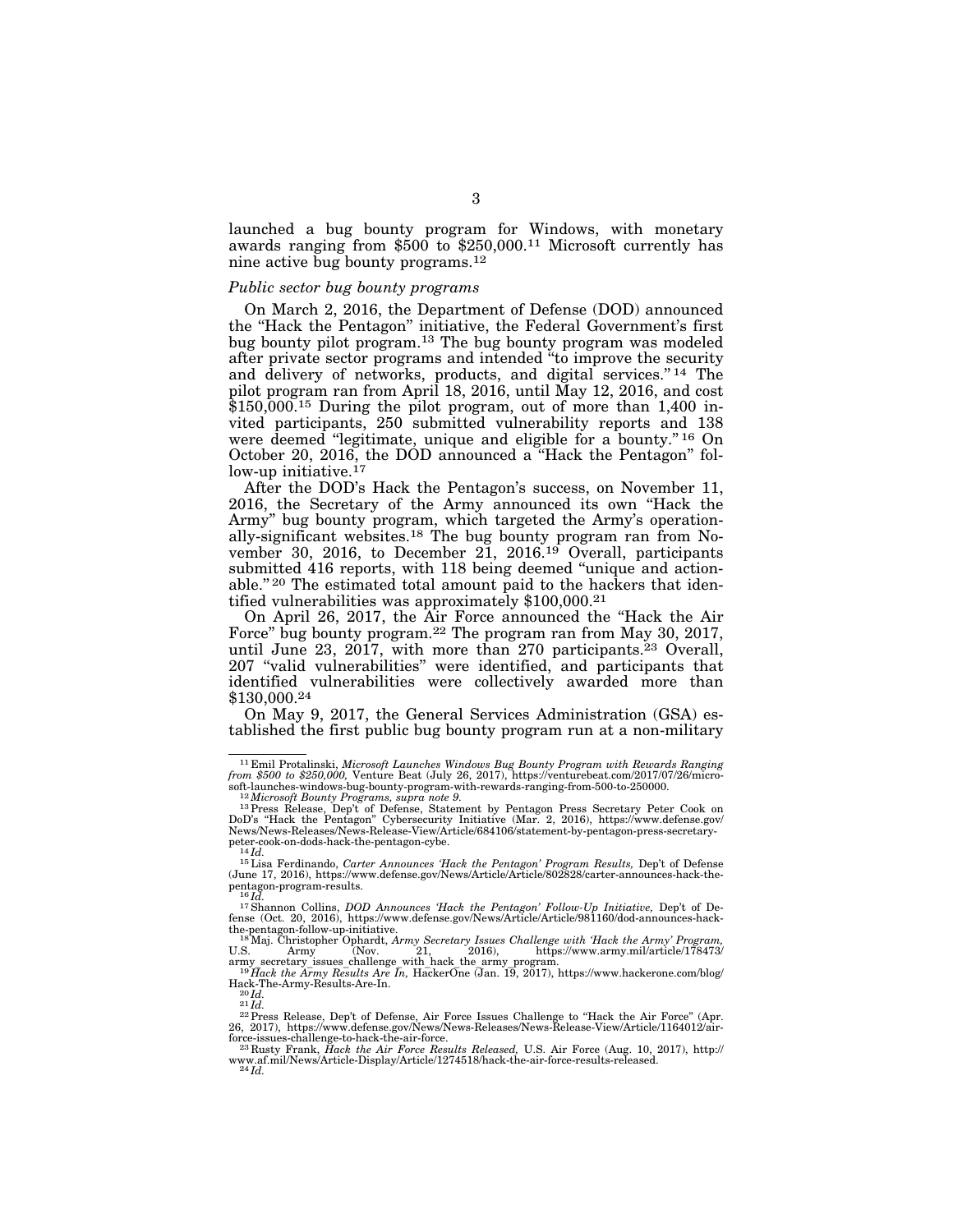agency.25 This bug bounty was developed in the same vein as the DOD programs, but runs on an on-going basis.<sup>26</sup> Since its announcement, GSA has identified and resolved 41 vulnerabilities, and paid out \$12,600 in bounties ranging from \$150 to \$2,000.27

Entities are now working to institutionalize the public's ability to report discovered vulnerabilities. Following the start of the ''Hack the Army'' bug bounty program, DOD formalized how to report vulnerabilities discovered on their public-facing sites with the creation of the Vulnerability Disclosure Policy (VDP).28 The VDP is "intended to give security researchers clear guidelines for conducting vulnerability discovery activities directed at [DOD] web properties, and submitting discovered vulnerabilities to DOD.'' 29 Former Defense Secretary Ash Carter described the VDP as "a 'see something, say something' policy for the digital domain." 30 The Department of Justice Computer Crime & Intellectual Property Section published its ''Framework for a Vulnerability Disclosure Program for Online Systems'' on August 1, 2017.31 The framework is designed to help businesses and other organizations develop a formal vulnerability disclosure program that allows researchers to legally participate without running afoul of the Computer Fraud and Abuse Act.<sup>32</sup>

## *Need at the Department of Homeland Security*

DHS is "responsible for protecting civilian federal government networks and collaborating with other Federal agencies, as well as State, local, tribal, and territorial governments, and the private sector to defend against cyber threats."<sup>33</sup> In addition to cybersecurity, the Department is responsible for a variety of missions, including preventing terrorism, border security, and disaster resilience. As a result, it is essential that the Department's information technology is secure and resilient.

The Federal Government, including DHS, faces daily cyber threats from a variety of adversaries. In 2016, there were over 30,899 cyber incidents at Federal agencies.34 DHS reported 1,112

<sup>&</sup>lt;sup>25</sup> Omid Ghaffari-Tabrizi, Waldo Jaquith and Eric Mill, *The next step towards a bug bounty* program for the Technology Transformation Service, 18F Digital Service Agency, Government Service Administration, (May 11, 2017

bug-bounty-program-for-technology-transformation-service/. 26 *Id.* 27*TTS Bug Bounty: The First Civilian Agency Public Bug Bounty Program,* HackerOne, https://hackerone.com/tts (last visited Jan. 23, 2018). 28 *Hack the Pentagon,* HackerOne, https://www.hackerone.com/resources/hack-the-pentagon

<sup>(</sup>last visited Oct. 20, 2017). 29 *U.S. Dep't of Defense,* HackerOne, https://hackerone.com/deptofdefense (last visited Oct. 20,

<sup>2017).&</sup>lt;br><sup>30</sup> *Hack the Pentagon, supra* note 28.<br><sup>31</sup> Press Release, U.S. Computer Emergency Readiness Team, DOJ Provides Organizations a Framework for Development of a Vulnerability Disclosure Program (Aug. 1, 2017), https://<br>www.us-cert.gov/ncas/current-activity/2017/08/01/DOJ-Provides-Organizations-Framework-Devel-<br>opment-Vulnerability: see also Cybersecu

file/983996/download.<br>
<sup>322</sup>Cybersecurity Unit, *supra* note 31 at 1–2.<br>
<sup>32</sup>Cybersecurity Unit, *supra note 31 at 1–2.*<br>
<sup>32</sup>Examining DHS's Cybersecurity Mission Before the Cybersecurity and Infrastructure Protec-<br>
tion

HM08-Wstate-ManfraJ-20171003.pdf. 34 Executive Office of the President of the United States, Federal Information Security Mod-ernization Act of 2014, Annual Report to Congress, Fiscal Year 2016, https:// www.whitehouse.gov/sites/whitehouse.gov/files/briefing-room/presidential-actions/related-omb-material/fy\_2016\_fisma\_report%20to\_congress\_official\_release\_march\_10\_2017.pdf (last visited Dec. 1, 2017).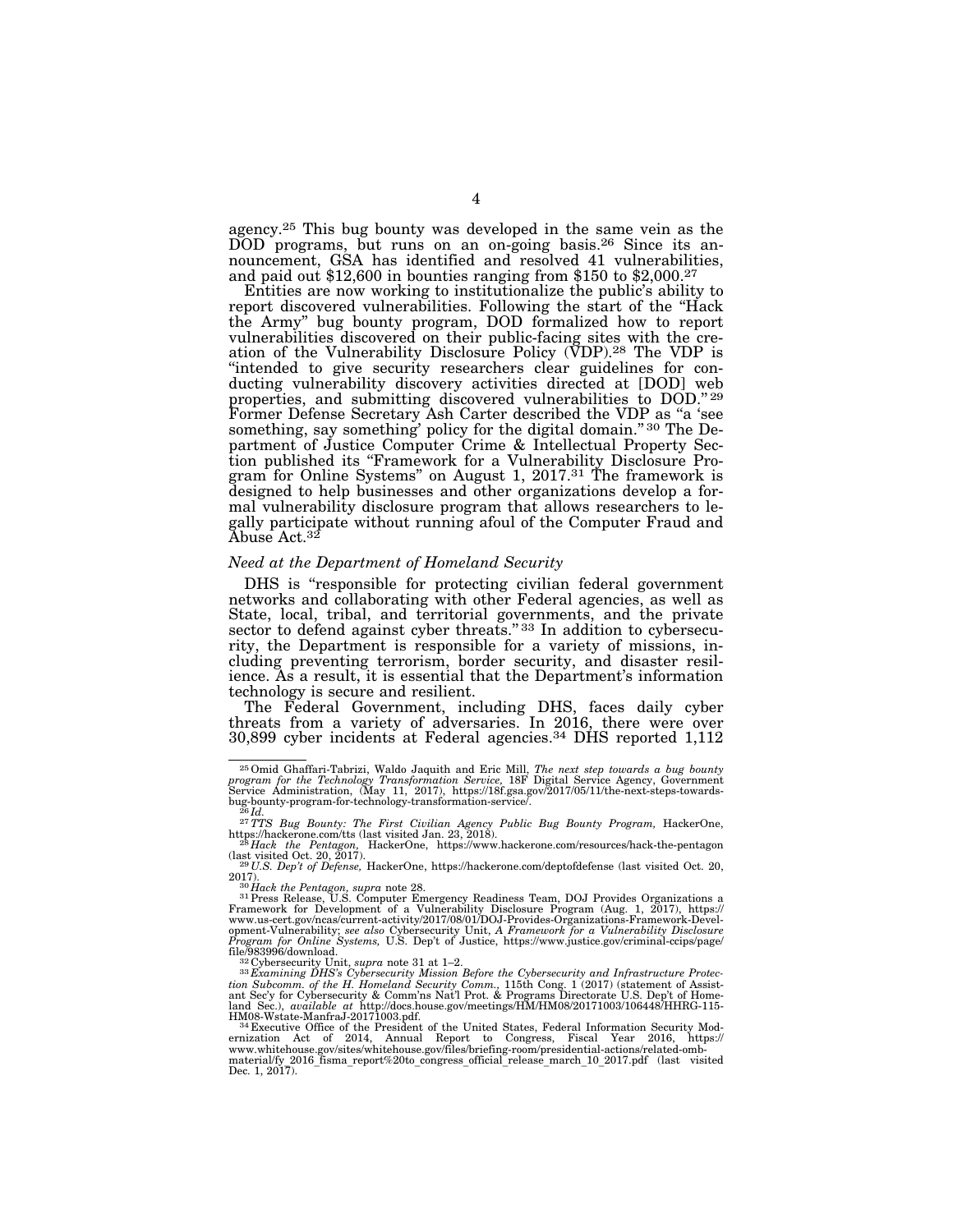incidents, which is comparable to the 1,888 reported by DOD.35 The DHS Inspector General additionally found that Department ''components were not consistently following DHS's policies and procedures to maintain current or complete information on remediating security weaknesses in a timely manner." 36

In recognition of this serious threat, the Committee has made cybersecurity one of its top priorities. From 2015 through 2017, the Committee held five hearings on cybersecurity, exploring topics such as information sharing, data breaches in the Federal Government, and how adversaries continue to target information networks.37 The Committee has also passed multiple pieces of cybersecurity legislation, including the Federal Cybersecurity Enhancement Act of 2015, to improve Federal network security and authorize and enhance the EINSTEIN intrusion detection and prevention system.38

The relative success of the bug bounty programs in the private sector, DOD and GSA, as well as findings by the DHS Inspector General, suggest the need for DHS to pursue a similar pilot program to identify vulnerabilities on Internet-facing information technology. This legislation requires DHS to establish a one-time bug bounty pilot program under which approved individuals, organizations, or companies can detect and patch vulnerabilities and receive compensation. Based on the findings, the Department can then determine if a permanent program is needed.

#### III. LEGISLATIVE HISTORY

Senator Margaret Wood Hassan (D–NH) introduced S. 1281, the Hack the Department of Homeland Security Act of 2017, on May 25, 2017. Senators Claire McCaskill (D–MO), Rob Portman (R– OH), and Kamala Harris (D–CA) are cosponsors.

The bill was referred to the Committee on Homeland Security and Governmental Affairs. The Committee considered S. 1281 at a business meeting on October 4, 2017. Senator Hassan offered a substitute amendment that made minor revisions to the bill, including clarifying the definition and requirements of the bug bounty program. The substitute amendment was adopted by unanimous consent with Senators Johnson, Lankford, Daines, McCaskill, Tester, Heitkamp, Hassan, and Harris present.

The Committee favorably reported the bill as amended by the Hassan substitute amendment by voice vote *en bloc*. Senators present for the vote were Johnson, Lankford, Daines, McCaskill, Tester, Heitkamp, Hassan, and Harris.

<sup>35</sup> *Id.* <sup>36</sup> *Id.* at 45. 37 *Cybersecurity Regulation Harmonization: Hearing before the S. Comm. On Homeland Sec. & Governmental Affairs,* 115th Cong. (2017); *Cyber Threats Facing America: An Overview of the Cybersecurity Threat Landscape: Hearing before the S. Comm. On Homeland Sec. & Govern*mental Affairs, 115th Cong. (2017); Under Attack: Federal Cybersecurity and the OPM Data<br>Breach: Hearing before the S. Comm. On Homeland Sec. & Governmental Affairs, 114th Cong.<br>(2015); The IRS Data Breach: Steps to Protec *the S. Comm. On Homeland Sec. & Governmental Affairs,* 114th Cong. (2015); *Protecting Amer-ica from Cyberattacks: The Importance of Information Sharing: Hearing before the S. Comm. On Homeland Sec. & Governmental Affairs,* 114th Cong. (2015). 38Public Law No: 114–113 (S. 1869, with amendments, was included in H.R. 2029).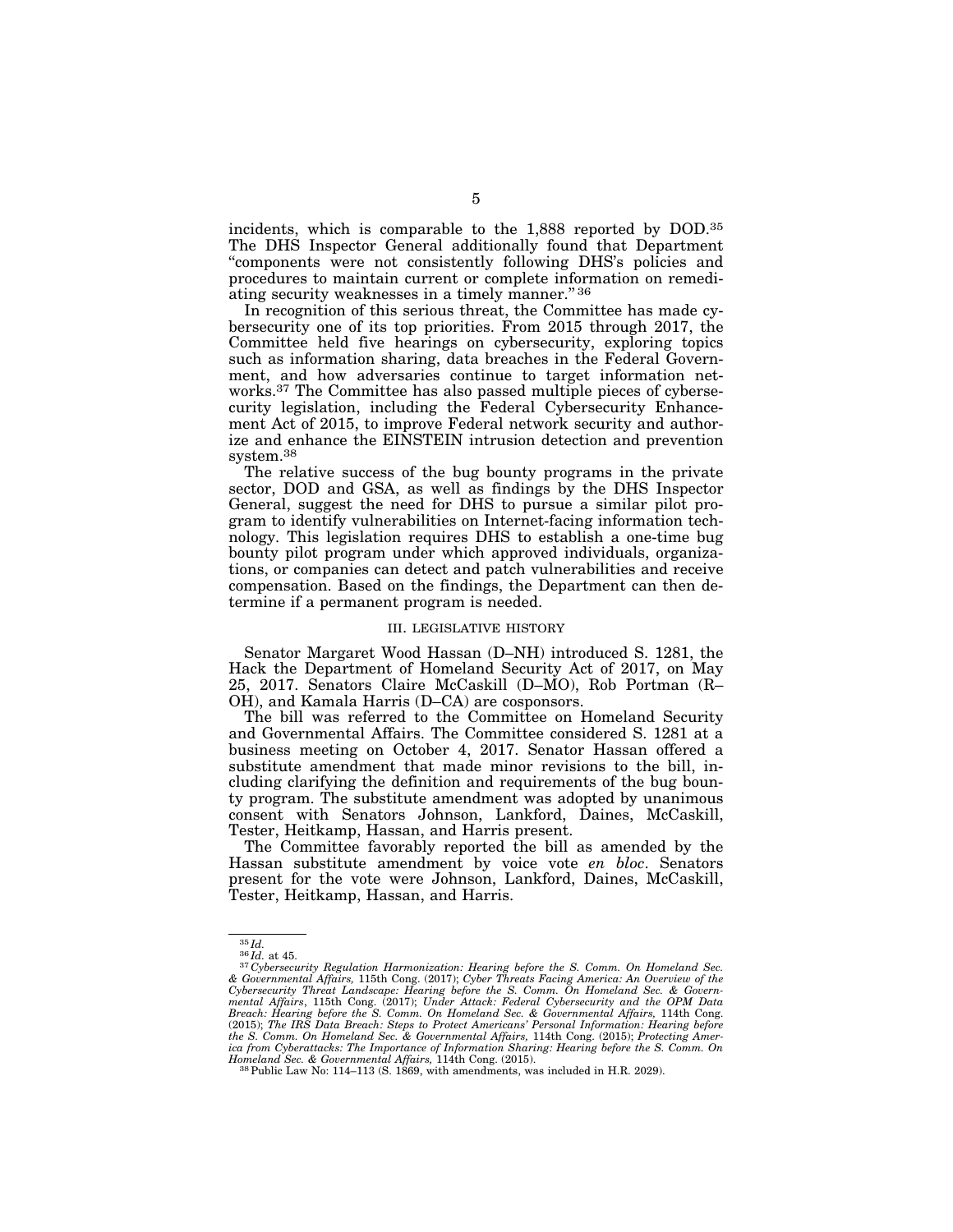## IV. SECTION-BY-SECTION ANALYSIS OF THE BILL, AS REPORTED

## *Section 1. Short title*

This section provides the bill's title, the ''Hack the Department of Homeland Security Act of 2017," or the "Hack DHS Act."

#### *Sec. 2. Department of Homeland Security bug bounty pilot program*

Section 2(a) provides definitions for the following terms: ''bug bounty program," "Department," "information technology," "pilot program," and "Secretary."

Section 2(b) instructs the Secretary of Homeland Security to establish a bug bounty pilot program at DHS within 180 days of the bill's enactment. In establishing the pilot program, the Secretary will: ensure compensation is awarded to participants for identifying undisclosed vulnerabilities during the pilot program; award a contract to manage the pilot program and patch identified vulnerabilities; decide which mission-critical information technology should not be included in the pilot program; seek advice from the Attorney General regarding how to ensure approved participants are protected from prosecution for their approved activities within the pilot program; confer with DOD officials on lessons learned from launching ''Hack the Pentagon'' in 2016; develop a vetting process for approved participants; and engage public and private sector experts on the structure of the pilot program and lessons learned.

Section 2(c) requires the Secretary to submit a report to the U.S. Senate Homeland Security and Governmental Affairs Committee and the U.S. House Committee on Homeland Security within 90 days of the pilot program's completion. The report shall include a number of data points to assist Congress in assessing the pilot programs effectiveness, including, but not limited to: the number of pilot program participants that registered, were approved, submitted vulnerabilities, and received compensation; the quantity and severity of vulnerabilities identified; the number of unidentified vulnerabilities that were patched as a result of the pilot program; the number of vulnerabilities that have yet to be patched and the Department's plans to do so; how long it takes to report the vulnerability and to patch the vulnerability; the types of compensation provided for discovering undisclosed security vulnerabilities; and any lessons learned.

Section 2(d) authorizes \$250,000 to be appropriated to DHS for fiscal year 2018 to carry out the pilot program.

## V. EVALUATION OF REGULATORY IMPACT

Pursuant to the requirements of paragraph 11(b) of rule XXVI of the Standing Rules of the Senate, the Committee has considered the regulatory impact of this bill and determined that the bill will have no regulatory impact within the meaning of the rules. The Committee agrees with the Congressional Budget Office's statement that the bill contains no intergovernmental or private-sector mandates as defined in the Unfunded Mandates Reform Act (UMRA) and would impose no costs on state, local, or tribal governments.